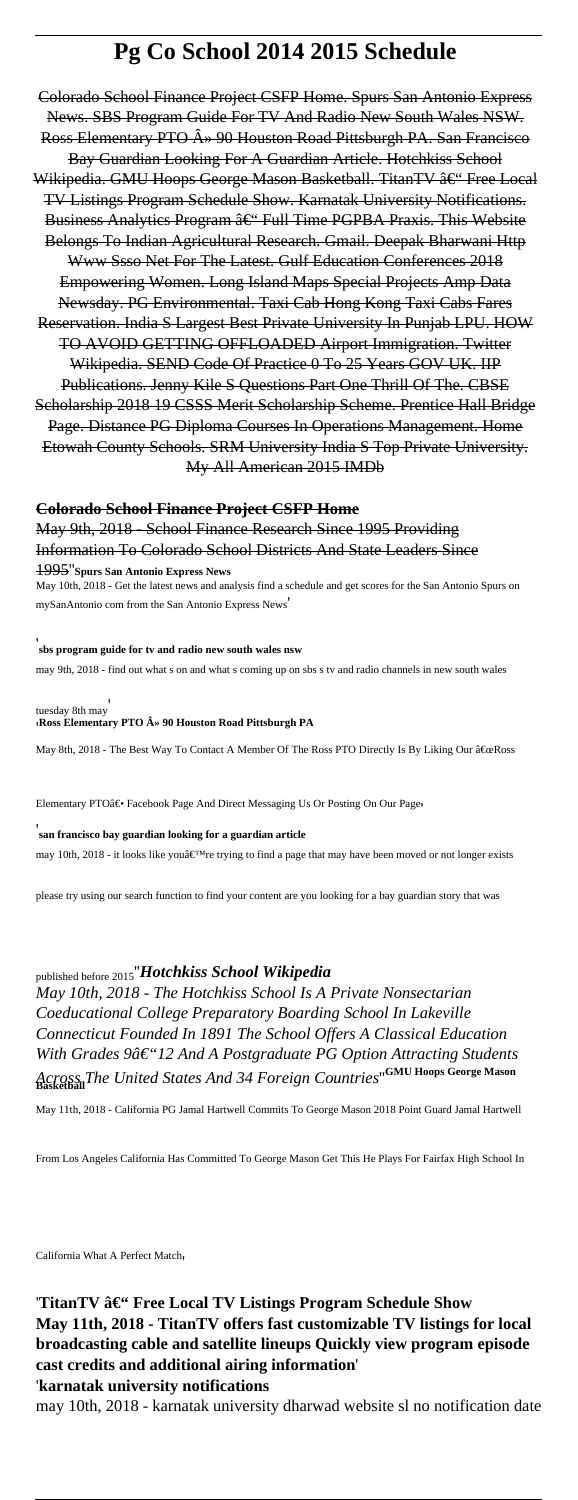1 school of correspondence external ug examination center grant list exam may 2018'

### 'business analytics program â€" full time pgpba praxis

may 8th, 2018 - top ranked placement driven pgp in business analytics with focus on r python spark qlikview tableau deep learning machine learning data mining statistical modelling techniques and business domain applications'

### '**This Website Belongs To Indian Agricultural Research**

May 10th, 2018 - The Indian Agricultural Research Institute IARI Is The Country S Premier National Institute For Agricultural Research Education And Extension It Has Served The Cause Of Science And Society With Distinction Through First Rate Research Generation Of Appropriate Technologies And Development Of Human Resources'

### '**Gmail**

### **May 7th, 2018 - Gmail is email that s intuitive efficient and useful 15 GB of storage less spam and mobile access**''**Deepak Bharwani Http Www Ssso Net For The Latest**

May 8th, 2018 - CURRENT NEWS Deepak Bharwani Facebook Log In To View Daily Latest Updates DHARMAKSHETRA FACEBOOK News Update From Dharmakshetra Latest Updates From Radio Sai Facebook Updated Daily'

#### '**Gulf Education Conferences 2018 Empowering Women**

May 10th, 2018 - THE CONFERENCE As the organisers of Gulf Education GCL are proud to be partnering with

RUW to launch Empowering Women Through Education the conference will take place on 18th and 19th April

### 2018 at the RUW campus'

### '**Long Island Maps Special Projects Amp Data Newsday**

March 10th, 2015 - Review Data Maps Charts Amp Graphs Including Demographic Data Local Research And Interactives From Newsday Newsday Is The Leading News Source For Long Island Amp NYC' '**pg environmental**

## may 11th, 2018 - analyzing economic impact of proposed water quality regulations u s epa and multiple states services regulatory amp policy analysis pg supports epa and the states in conducting economic analyses of new water quality standards for the protection of aquatic life and human health'

### '**TAXI CAB HONG KONG TAXI CABS FARES RESERVATION**

MAY 10TH, 2018 - TAXI HONG KONG TAXI CAB INFORMATION SITE PROVIDING A CONVENIENCE

FOR BOTH TRAVELERS AND LOCAL ALIKE FIND OUT MORE ABOUT HONG KONG TAXI CAB

BLOGS.

'**India s Largest Best Private University in Punjab LPU May 11th, 2018 - School continuously endeavors to enrich with its focus**